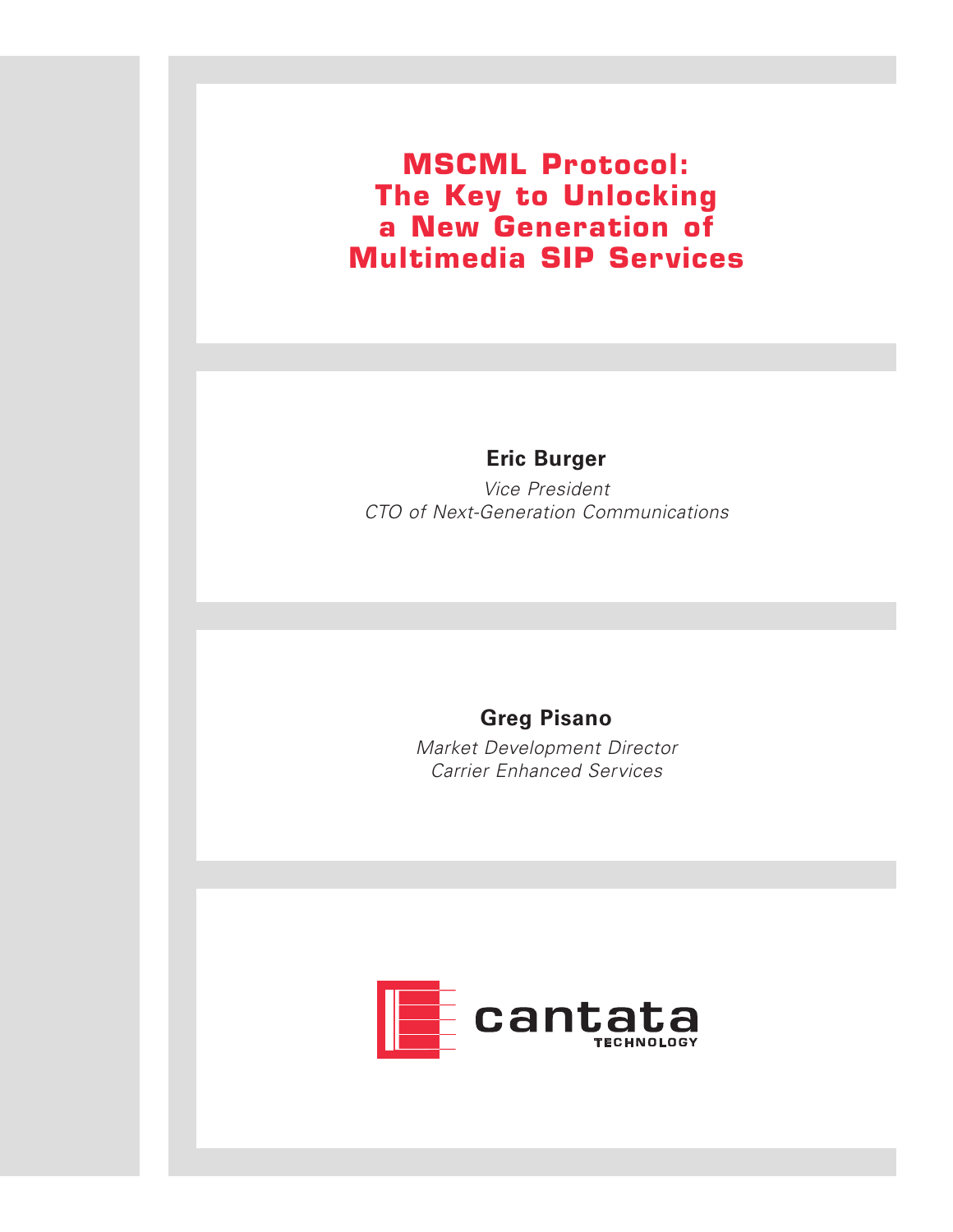|  | table of contents                                                                                                               |        |
|--|---------------------------------------------------------------------------------------------------------------------------------|--------|
|  |                                                                                                                                 |        |
|  | <b>Abstract</b>                                                                                                                 | 3      |
|  | <b>Introduction</b>                                                                                                             | 3      |
|  | <b>MSCML Adds Value to the SIP Protocol</b>                                                                                     | 3      |
|  | <b>MSCML in the Applications and Services Architecture</b>                                                                      | 4      |
|  | <b>How MSCML Works</b>                                                                                                          | 4      |
|  | <b>MSCML and NETANN</b>                                                                                                         | 5      |
|  | <b>VoiceXML and CCXML</b>                                                                                                       | 5      |
|  | Why MGCP, H.248, MOML/MSML are Insufficient                                                                                     | 6      |
|  | The MSCML Protocol has been Interoperability Tested,<br><b>Deployed and Field Proven</b><br>Intellectual Property and Licensing | 7<br>8 |
|  | <b>An Open Standard</b>                                                                                                         | 8      |
|  |                                                                                                                                 |        |
|  |                                                                                                                                 |        |

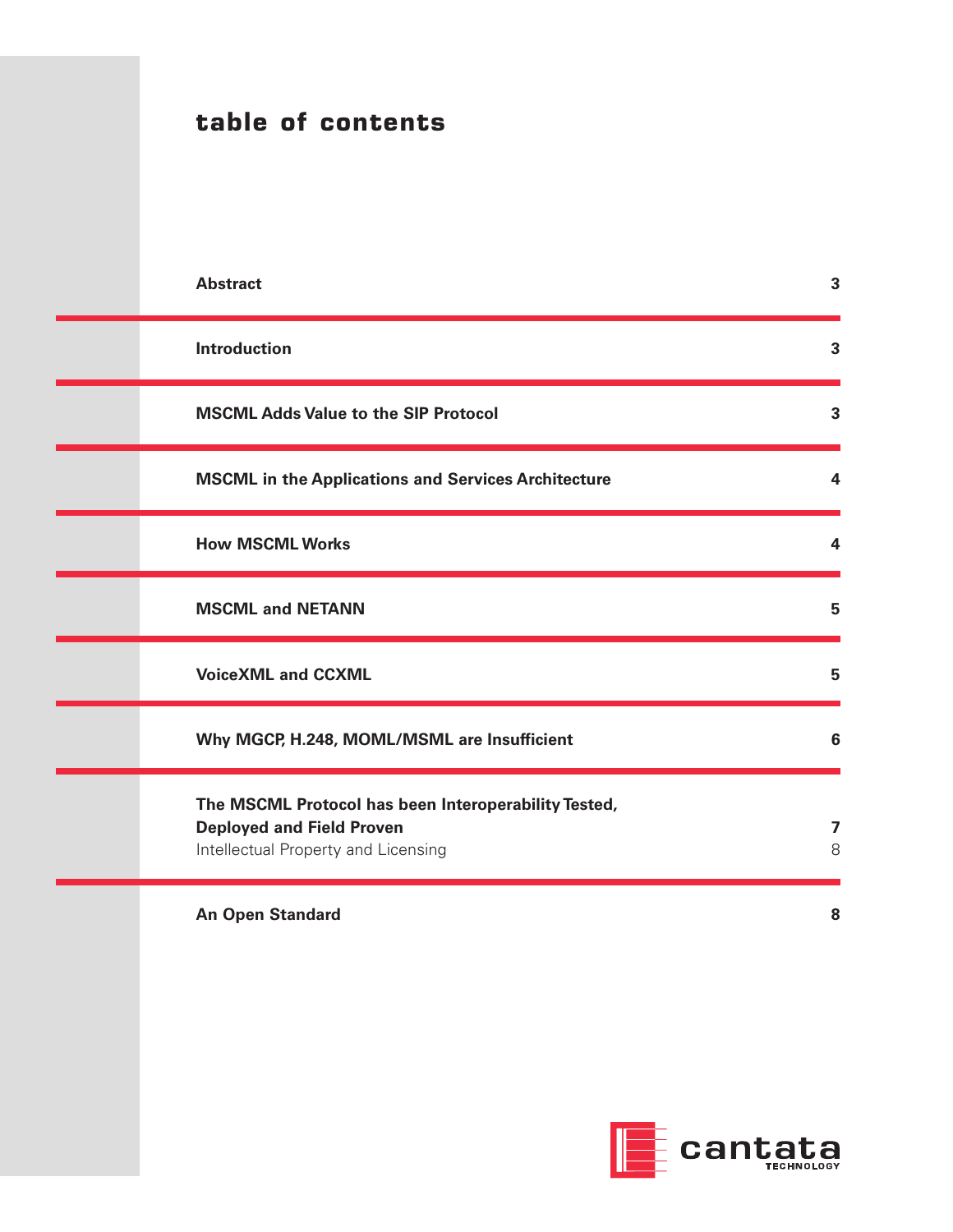#### **abstract**

Multimedia communications are quickly evolving as carriers transition from traditional circuit-switched networks to next- generation IP infrastructures. This shift in network topologies is allowing service providers to introduce a new wave of innovative multimedia services made possible by IP communications technology. Cantata Technology is in the forefront of delivering highly scalable and flexible media processing solutions by driving standards that support enabling network architectures such as IMS upon which this new generation of IP multimedia services can be built.

Control and signaling protocols are critical to the success of these new services. New IP protocols have been developed and deployed to provide the necessary glue for the development, integration and management of a new generation of IP services and infrastructure. Cantata through its acquisition of SnowShore Networks in 2004 pioneered the development of two key protocols to address this need. This document discusses these protocols and how they interact with other standard protocols in enabling a new generation of IP-based applications.

#### **introduction**

The Media Server Control Markup Language (MSCML) is a protocol used in conjunction with the Session Initiation Protocol (SIP) to enable the delivery of advanced multimedia conferencing services over IP networks. A complementary protocol that also functions with SIP is the Network Announcement (NETANN) protocol, which provides simple announcement and basic conferencing services. Both MSCML and the NETANN protocol were originally authored by SnowShore. In December 2005, NETANN was published by the IETF under RFC 4240. The MSCML specification has been thoroughly reviewed by the SIPPING WG and IESG, and is currently in the IETF RFC editor's queue expected to be published as an RFC in 2006.

## **MSCML adds value to the SIP protocol**

SIP is a broad, application-level protocol for setting up, changing and terminating multimedia sessions between participants. However, as developers began building SIP applications, and, in particular, enhanced IP conferencing applications, it became clear there was a need for enhanced control for multimedia conferencing services.

Prior to MSCML, IP conferencing application developers grappled with ways to develop conferencing services to deliver a full range of advanced features. SIP provided the basic tools for simple conferencing functionality, but its capabilities fell short of providing sophisticated control functionality. MSCML provides a solution to this problem by enabling application developers to easily build and extend conferencing from simple three-way conferences to robust and scalable multi-party conferencing applications.

MSCML leverages the proven SIP protocol, which is a flexible call control and signaling protocol currently driving the delivery of converged services in next- generation networks. SIP was developed through the Internet Engineering Task Force (IETF) for establishing real-time IP session connectivity across diverse networks. These sessions consist of end-to-end connections between two or more intelligent endpoints. SIP brings three key capabilities to telecommunications:

- **Innovation:** by leveraging the proven web development and deployment model and the ready availability of programming talent and tools.
- **Scale:** since SIP is inherently distributed.
- **Ubiquity:** because SIP is based on established protocols and has access to a large body of open implementations, it ensures availability of a vibrant, competitive set of offerings.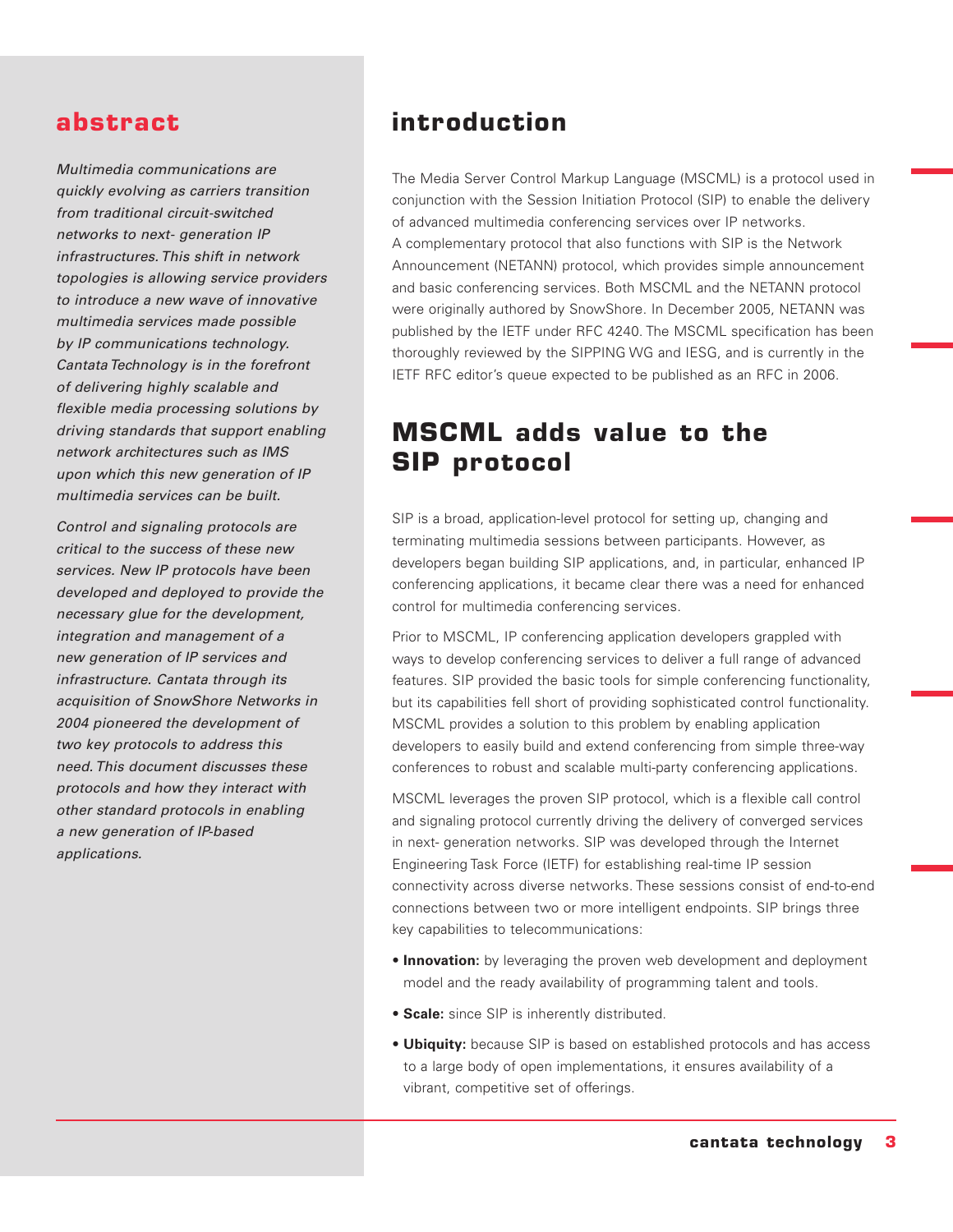# **MSCML in the applications and services architecture**

SIP and MSCML are used to develop and deploy services within the IP applications and services architecture. This network topology consists of application servers and media servers which work together in a client-server relationship, with application servers (clients) providing the service logic for each specific application and the media server (server) acting as a shared media processing resource for the applications.

The media server operates as an independent entity, managing and allocating its processing resources to match the requirements of each application. Its primary role is to handle requests from the application server for performing media processing on packetized media streams. It is not a peripheral or unaware device within the network, but is a self-managing, multimedia processing platform utilized by multiple applications to power each respective service.

Application servers interface with media servers today largely using SIP for call control and VoiceXML for supporting advanced IVR applications. From an application development perspective, MSCML is increasingly being used to develop and deliver advanced conferencing features to SIP-based applications. When these services are deployed, MSCML enables application servers and media servers to communicate in the pure peer-to-peer relationship of the client-server model.

This long- established architectural paradigm allows network operators increased scalability and flexibility when developing and deploying IP services. This approach contrasts with other signaling protocols that orient the application server and media server differently in a more rigid, inflexible master-slave relationship.

The client-server model inherently enables multiple applications to share the same processing resources of the media server, providing greater economies of scale for service providers. Since the media server is a self-managing entity, it can dynamically allocate processing resources to match the needs of each application and offer network operators a greater degree of deployment flexibility.

### **how MSCML works**

From a programming standpoint, the use of SIP and MSCML reduces application development complexity and gives developers increased flexibility to add new features. For example, in a simple SIP conference, basic SIP constructs establish basic conferencing sessions among any number of participants.

Destinations in SIP are represented with Uniform Resource Indicators (URIs), which are formatted similarly to email addresses. The SIP URI provides a natural mechanism for identifying a specific SIP conference, while INVITE and BYE methods elegantly implement conference join and leave semantics.

MSCML serves as the interface between an application server and a media server and extends the basic SIP conferencing session into an enhanced conferencing session. MSCML enables enhanced conference control functions such as muting individual callers or legs in a multi-party conference call.

Other control functionality enabled by MSCML includes the ability to increase or decrease the volume on a leg or on the call and the capability to create sub-conferences. MSCML also addresses other feature requirements for large-scale conferencing applications, such as sizing and resizing of a conference,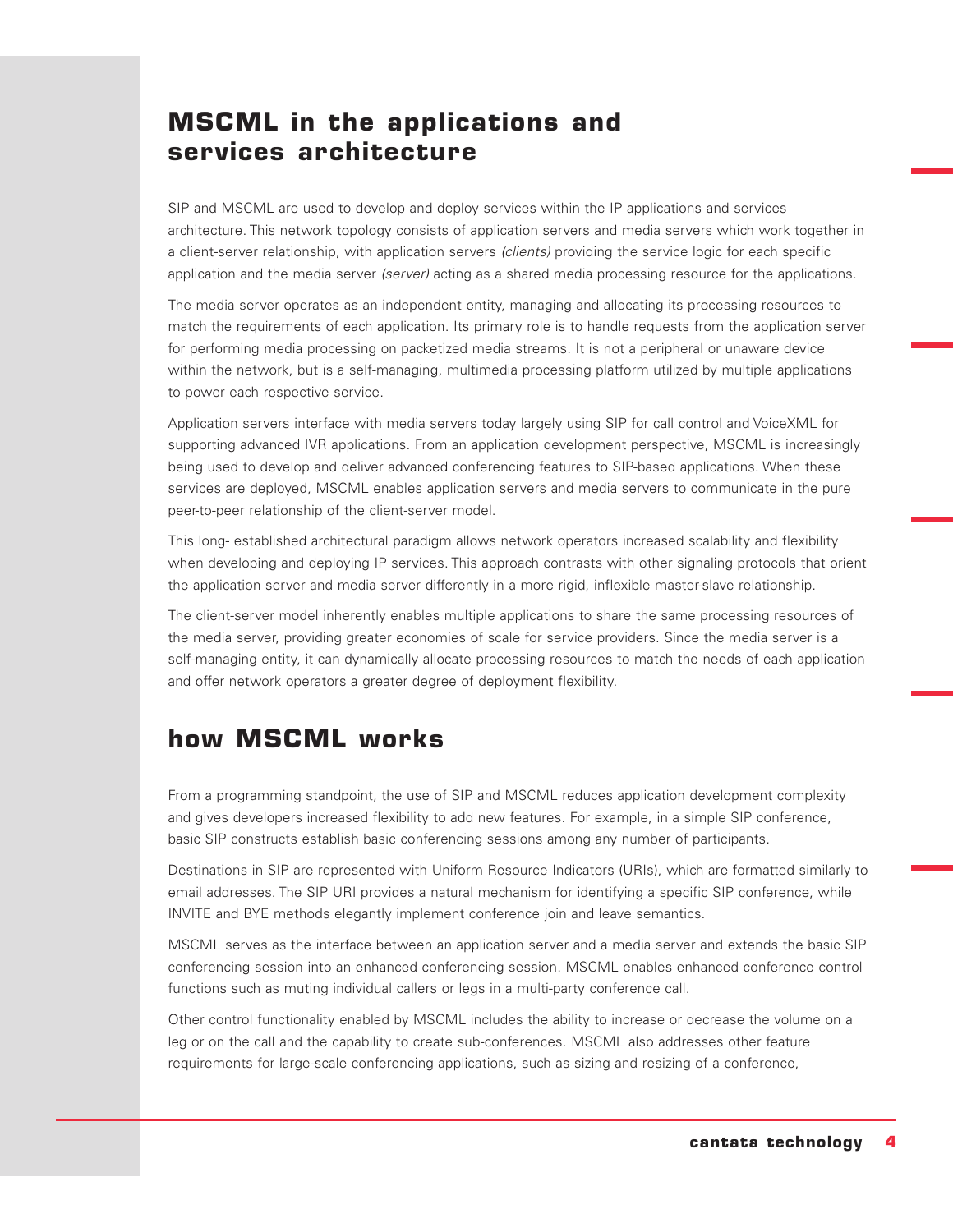incorporating in-conference Interactive Voice Response (IVR) operations (e.g. recording and playing participant names to the full conference) and conference event reporting. MSCML was developed to uniquely address these requirements while fitting into SIP's net-centric application model.

# **MSCML and NETANN**

MSCML works with Network Announcement (NETANN) to provide enhanced conferencing services. NETANN is a general SIP convention (protocol) used for initiating specific services on a multifunction media server. Conversely, MSCML is a control protocol specific to enhanced conferencing.

Application servers and softswitches use NETANN to access basic application functions, such as announcements, media mixing and the prompting and collecting of user information from the media server. NETANN follows established protocol design principles. By design, it is not an enhanced conferencing protocol but simply a protocol that supports the basic media services required by mediarich applications.

MSCML provides developers with a framework to add enhanced conferencing features. For example, MSCML uses the SIP conventions described by NETANN to determine when to start an enhanced conference, add a leg to a conference, drop a leg from a conference and terminate a conference.

NETANN is required regardless of what other extension is used—whether the developer uses MSCML, VoiceXML or some less-functional or less established alternative. This approach is the embodiment of a very important concept in the development of Internet protocols—the use of separate protocols for discrete functions. This is why there is no file transfer capabilities specified in SIP and no media control available in NETANN. NETANN addresses a very specific challenge: how to identify different resources on a media server that is being used for multiple functions.

# **VoiceXML and CCXML**

VoiceXML is an audio interaction language based on XML. Developers use VoiceXML to create interactive voice response (IVR) applications. By design, VoiceXML has no call control. In particular, VoiceXML has no provision for conference control. For example, VoiceXML allows the developer to define when to play a prompt or when to select or provide information. However, VoiceXML is incapable of providing higher-layer, call-oriented services efficiently—such as requesting the conference to mute a leg. MSCML addresses this need and provides the conferencing control functions necessary to support these enhanced features.

CCXML (Call Control eXtensible Markup Language) is an application language that provides the advanced call control absent in VoiceXML for the setup, monitoring, and tear down of phone calls. Although, VoiceXML does support limited call control features, its features are too basic for many applications. Cantata helped drive the formation of the CCXML working group and wrote the requirements document. CCXML is an application-level markup language. That is, it runs on the application server. MSCML, by contrast, runs on media servers. CCXML draws on MSCML constructs making the mapping between the CCXML markup and the MSCML protocol easy for advance call control and conferencing capabilities.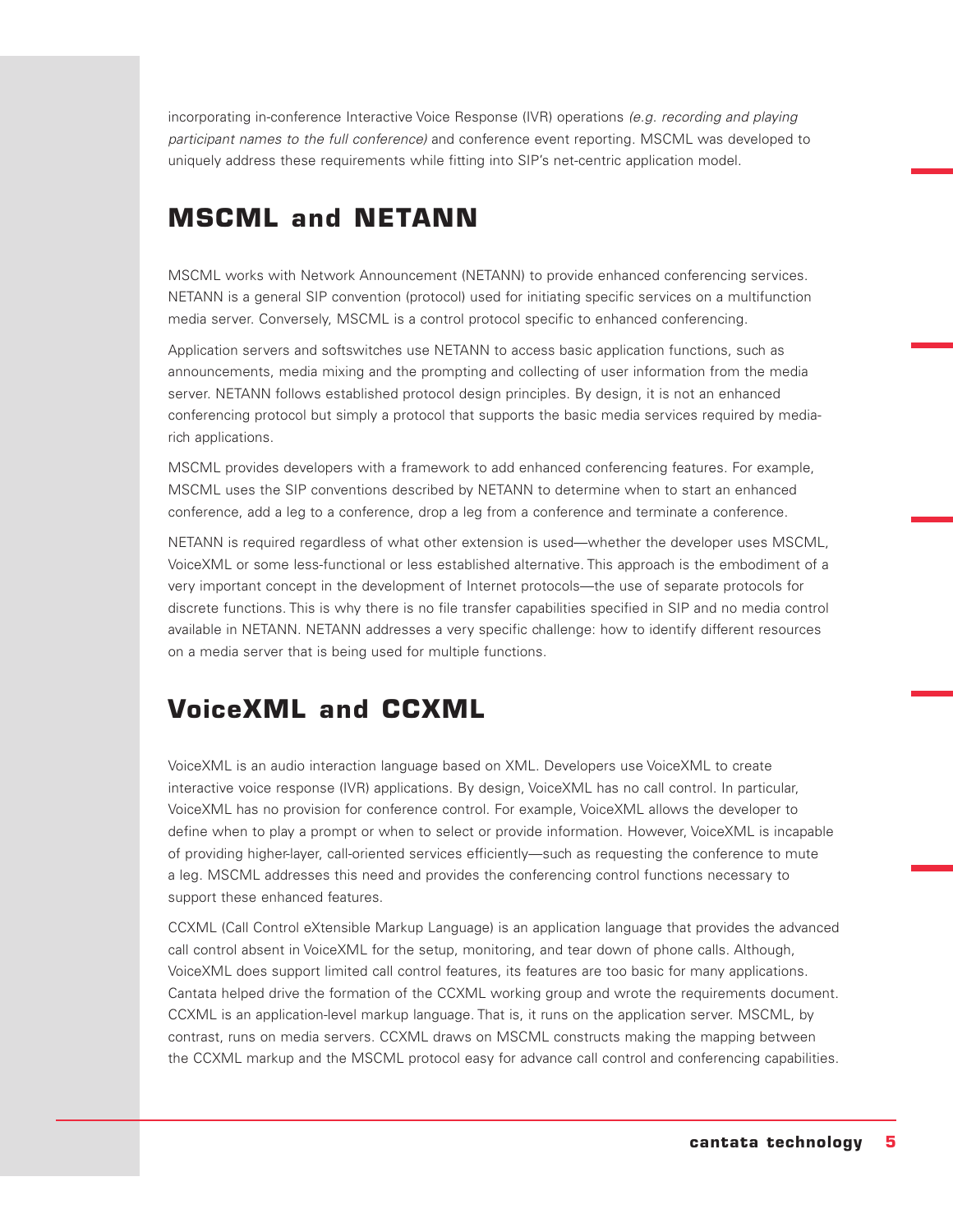MSCML, VoiceXML, and CCXML are complementary technologies. MSCML provides enhanced conferencing, VoiceXML enables enhanced IVR, while CCXML provides advanced call control. MSCML adds value to SIP applications by providing developers with the tools to offer more advanced features for SIP conferencing applications. Moreover, it enables new converged applications, mixing the rich media IVR experience of VoiceXML with enhanced conferencing facilities. MSCML has already benefited from widespread market adoption within the vendor and service provider community, and it is increasingly being recognized as the proven protocol choice for IP enhanced conferencing.

# **why MGCP, H.248, MOML/MSML are insufficient**

Occasionally, Cantata is asked about other media processing protocols that are available. This section will discuss these other protocols and why they are insufficient for conferencing.

SIP is a peer-to-peer call control protocol that uses text encoding and the web development model. Text encoding means it is very easy to develop and debug the protocol. The web development model means that developers familiar with client-server protocols such as HTTP or SIP and markup languages such as HTML will be comfortable with SIP and MSCML.

This contrasts with call control protocols such as MGCP and H.248 (Megaco). MGCP and H.248 are nearly identical in purpose and very similar in syntax to each other. These protocols, as well as two proposals, Media Objects Markup Language (MOML) and Media Sessions Markup Language (MSML), are used by call-aware control entities (application servers) within the network to control unaware devices (media servers) in a master-slave relationship. This is in contrast to SIP and MSCML, which let developers and service providers use and leverage the client-server relationship.

SIP and MSCML are flexible signaling and control protocols for applications and operate at the application layer. However, MGCP and H.248 and their two sibling proposals MSML and MOML are transport oriented control protocols. MOML and MSML have been proposed as "SIP services." However, they are, in effect, MGCP-like protocols using XML encoding and using SIP for transport. These protocols may follow the same form as SIP, but they mirror MGCP and H.248 protocols in terms of function. The end result is that these proposals suffer the same inherent weaknesses of MGCP and H.248 that make them an insufficient choice for developing and deploying IP conferencing services. Moreover, they abuse the SIP client-server semantics. In the end, the protocols have all the drawbacks of MGCP and H.248 with the added burden of XML encoding of low-level primitives—without any of the benefits of SIP or XML.

If one takes a closer look at the MOSL and MSML proposals in detail, their technical weaknesses become apparent because they:

**Violate Layer Integrity:** During a conference session, MOML and MSML reference calls by IP address and port number. This limits their applicability to a fixed transport structure, in this case IPv4. Conversely, MSCML provides an example of proper protocol design. It adheres to established layered protocol design principles and SIP conventions. MSCML uses the Session Description Protocol (SDP) and SIP dialog identification to describe a call leg. What this means from a practical point of view is that MSCML is ready today to support non-IPv4 environments—such as IPv6, as specified by 3GPP for the IMS without modifications to the existing application.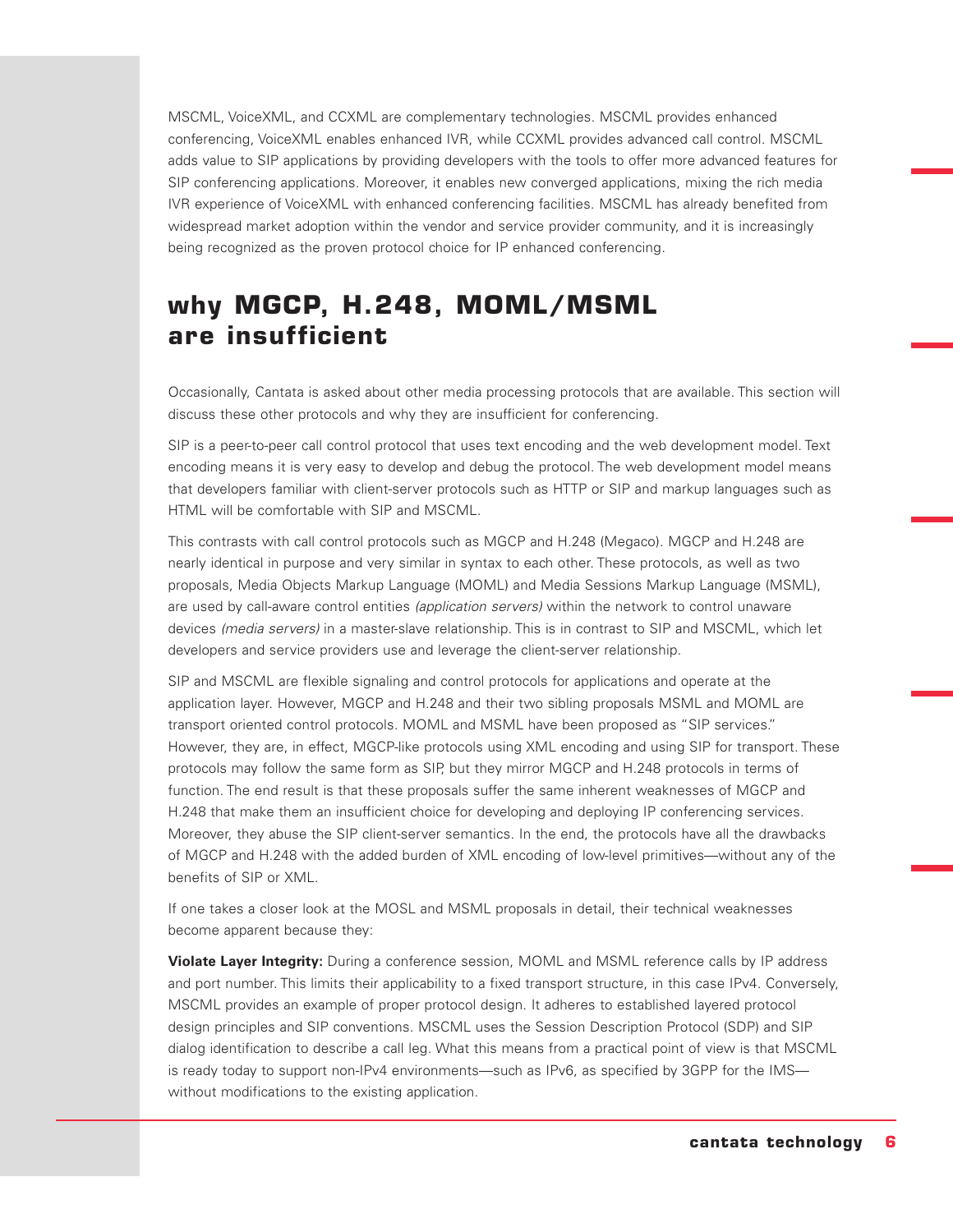**Use the Media Server as a Slave Device:** The media server in the MOML and MSML model is a slave device to the application server. Each application server manages its own processing resources on the media server, constraining the media server's ability to independently optimize its resource usage because the media server's resources are locked to each individual application. This contrasts to the client-server relationship of MSCML, where the media server manages its resources independently, enabling higher scalability and flexibility. The client-server model enables application servers—which are clients to the media servers—to scale more effectively because there are fewer messages to manage, fewer states and a more efficient allocation of processing and networking resources.

**Rely on Low-Level Primitives:** Hand-in-hand with the layer violations and slave peripheral orientation of MSML/MOML is the use of low-level primitives. Application developers usually work in the domain of the application. In the case of conferencing, this means working with conferences, conference legs, digit collection, prompting and recording. However, MSML/MOML offers primitives like DTMF detectors, media players, media recorders, star connectors, fork connectors, mixers and so on. The developer must plumb these devices together to create services like conferences, causing undue complexity and longer and more costly development cycles.

**Increase Complexity:** Due to this low-level approach, MOML/MSML makes application development more complex. This results in more lines of code and testing difficulties. The use of MSML/MOML makes new applications more error prone and lengthens the development time with little tangible benefit. MSCML builds on the development environment of SIP, HTTP and XML in which the mixing resource is a server that operates on application-level constructs such as call participants. It therefore allows developers and operators to write applications at a higher level so they are not concerned with plumbing but are in fact concerned with the critical capabilities of the applications—such as how they manage multimedia services or how they add or drop call legs. Due to this simplicity, application and media server vendors have extended MSCML to build other advanced features and services including fax, video and IVR functions.

The transport-oriented approach of MGCP, H.248, MOML and MSML makes application development needlessly complex and puts the media server into a diminished role as an "unaware," peripheral slave device. This often leads to longer and more expensive application development cycles for developers and reduced flexibility, performance and scalability of the network infrastructure and applications for service providers. Unlike MOML and MSML, MSCML enables developers to develop and deliver robust, featurerich advanced conferencing applications with greater simplicity, scalability and performance.

## **the MSCML protocol has been interoperability tested, deployed and field proven**

The MSCML specification was written in 2000 by technologists from SnowShore Networks who saw the need for designing MSCML after consulting with numerous application developers and service providers. Their encouragement and support led to the development of MSCML The protocol was deployed in field trials in 2001 and submitted to the IETF in 2002. In 2005, the IESG approved the publication of MSCML.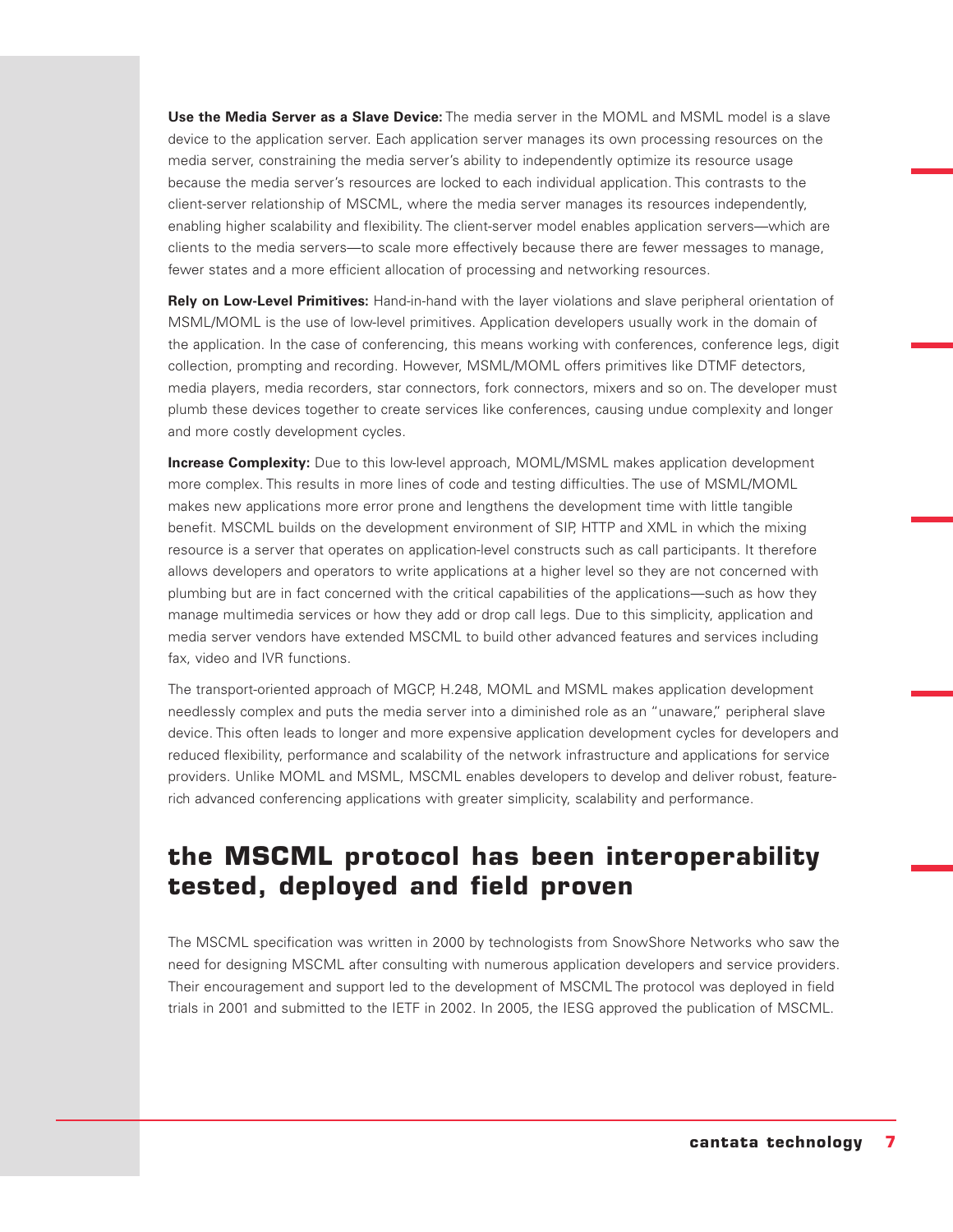# **intellectual property and licensing**

Cantata will grant a royalty-free license to our intellectual property for the use in MSCML.

There is only one circumstance in which we will not offer a royalty-free license. This situation occurs if all of the following conditions are true:

- You have intellectual property rights that cover MSCML, and
- You assert those rights on anything other than a royalty-free basis, either:
- Against Cantata, or
- Against any user or manufacturer of a product using MSCML, whether they created it, acquired it from Cantata, or acquired it from any other third party.

Cantata strongly believes in the standards process, and that standards should be free from barriers to deployment, such as encumbering the standard with royalty payments. One might ask why we filed for a patent on a technology we clearly were going to submit for standardization. The reason is simple: We need to protect the standards community from unscrupulous companies that would try to extract royalty payments from MSCML.

Just because one party does not have intellectual property in a protocol does not protect people from other parties with intellectual property in the protocol. If another party has intellectual property rights in MSCML, then our license offers some protection to MSCML users.

Note that we extend this protection whether or not the user acquires or builds their products that use MSCML from Cantata.

As network operators continue to transition from circuit-switched to IP networks, protocols such as MSCML are crucial to helping them realize the inherent benefits of an IP network architecture—a flexible and open services infrastructure that enables the deployment of innovative, featurerich and profitable services.

Network operators can deploy MSCML today and rest assured that this specification is widely adopted and already proven in real-world environments. It is a simple, robust protocol that enables conferencing vendors and service providers alike to move forward and innovate within a proven development framework.

### **an open standard**

As part of its ongoing drive to fuel the growth of innovative services, Cantata has stated to the IETF that it will offer royalty-free licenses of its intellectual property necessary for implementing the MSCML standard. Specific information regarding this offer may be obtained from the IETF. This enables IP application developers, infrastructure vendors and service providers to bring to market new IP enhanced conferencing and innovative services within the universal framework of MSCML.

It is important to note that MSCML is being adopted by other media server vendors as well as vendors of application servers and other critical equipment running on next-generation network infrastructures. Industry analysts and vendors alike view MSCML as the essential protocol for enhanced conferencing call control between the media server and application server in an IP services architecture.